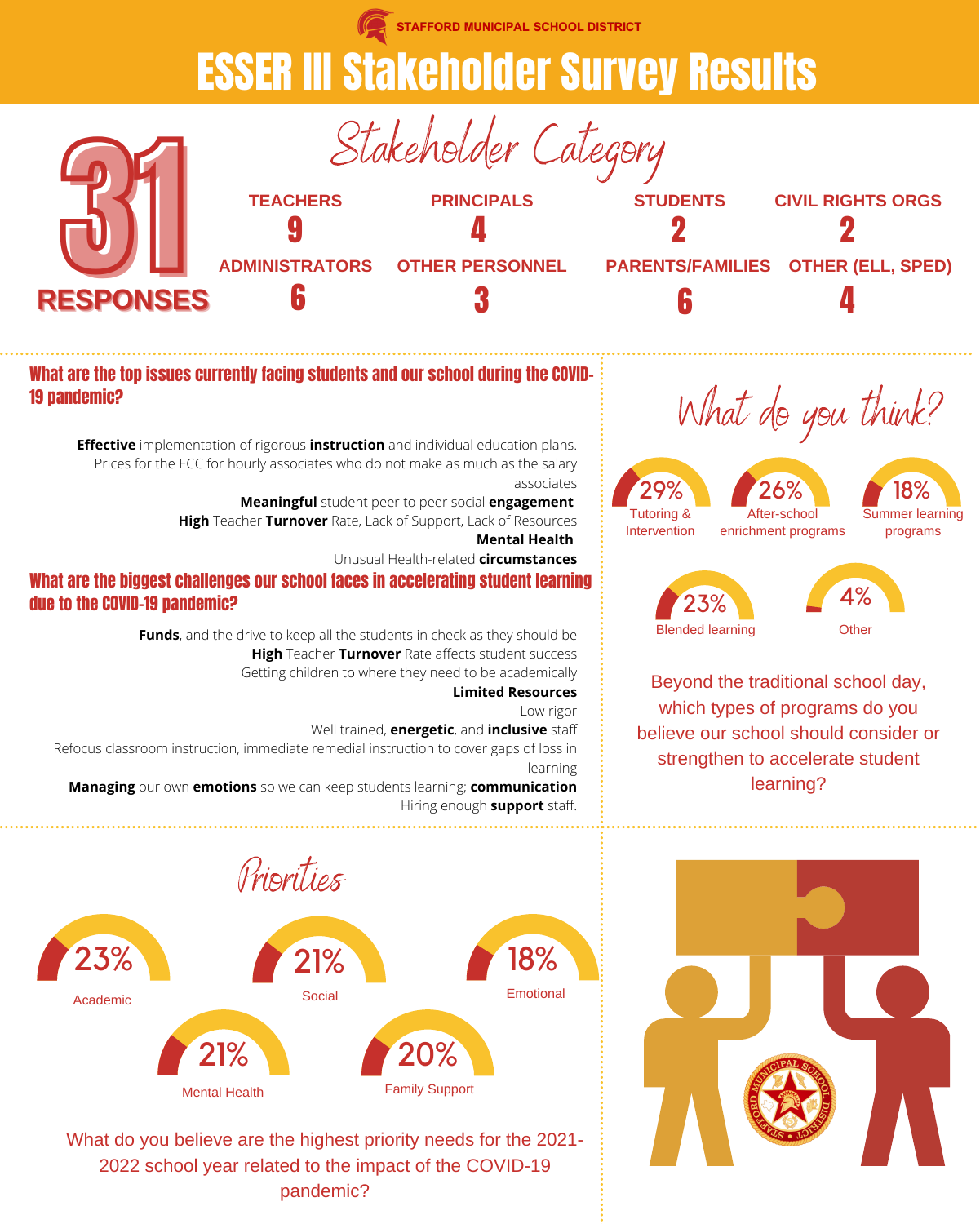STAFFORD MUNICIPAL SCHOOL DISTRICT

# ESSER Stakeholder Feedback

#### What resources, tools, and/or training supports would help our school align after-school activities and the school day to address student needs?

Student **incentives** *(Feed them, they will come)* Youth and Teacher **Mentoring programs** Blended **learning** Integrated iPad applications accessible at home Virtual and Face to Face **Tutorial Sessions 7 Habits of Highly Effective Curriculum** A year-long tutorial program, that includes Saturday availability Pay teachers to tutor after school in targeted reading and math topics to increase students scores

I think students are burned out - extending the school day will not support the kids unless it is an open gym activity etc.

#### If you work at, attend, or your child attends a Stafford MSD school, what data sources are being used to determine the impact of lost instructional time for students?

CIP meeting (*very enlightening*) Student work. MAP scores and other **assessments** Very little direct feedback from teachers

#### When addressing the needs of students with disabilities resulting from the loss of services related to COVID-19, we recognize there are many possible supports. Of the four options listed below, what should Stafford MSD prioritize?









#### What special considerations should our school take into account when planning services for English Learners?

**SHOW** them, instead of TELL them **Extra support staff,** who culturally relate to them available for one on one help Parent level of education should be considered Encourage staff to be more i**nclusive** Send resources out in **Spanish** and include **translation** services More **Spanish-speaking personnel** on campus to assist with communicating with parents We NEED **bilingual** SPED teachers

#### From your perspective, what outreach or strategies were used by SMSD to engage families of any student group listed in questions 9-15?

Provided **iPads** for all students. Offered after-school computer labs where students could come and work **Home visits** by teachers who delivered work and taught lessons in their homes **PARENT UNIVERSITY**

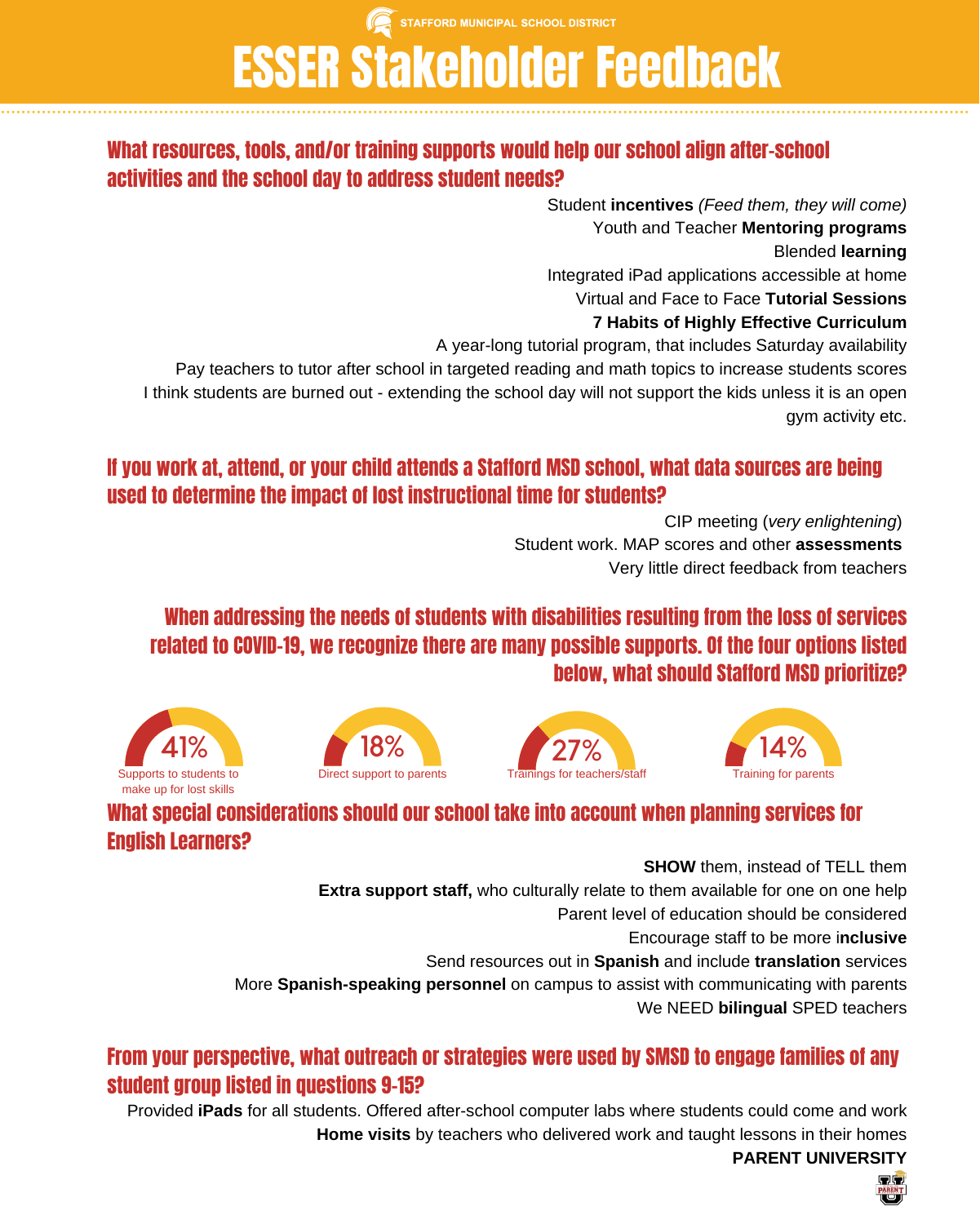

#### What special considerations should our school take into account when planning services for Special Education students?

More **engagement** between teachers and parents to see that education plans are really **working** Consider focusing on **empowering parents** and teachers to better understand the diagnosis instead of generalized

**PD opportunities** for teachers to provide interventions with **fidelity**

**Customized** tutorials and interventions that exceed the bounds of their IEP. Co-teachers active inside the classrooms.

**Integrating** them in the classroom for at least 30 minutes a day.

More **access** to behavior training

#### What special considerations should our school take into account when planning services for students with dyslexia?

Making sure that **testing** services are available to detect it

Having **more staff** trained to assist with one on one support for students

Personalized **meetings** with the students and the parents to assess where they feel they struggle beyond the bounds of what a test can show. Give the student a **voice** in their needs

#### What special considerations should our school take into account when planning services for students who are in economically disadvantaged situations?

The school can't help with everyone's disadvantages in life, but if they can **help** some out it would be smart to give out certain **necessities** that the students/family needs.

Finding out what they need and sharing **resources**; counseling; having administrators and staff tell their story (we have a lot more in common from our childhood than some people think!)

Offer **after-school opportunities** for students to complete work at school. Offer "learning labs" as an extension to the classroom. *Communities in Schools* is a great resource. Peer mentoring / **tutoring programs**

#### What special considerations should our school take into account when planning services for students who are incarcerated?

Focus on **minimizing** the behaviors that would cause students to get arrested Extra **support** staff

Consider a transition program for a **positive** engagement at home, school, and community Have a team of teachers 4 one in each subject or 3 that is licensed in all 4 core subjects to go and spend time **teaching** and keeping those students on track

Ensure that relevant, rigorous, and effective instruction is offered and provided to students by assigning district staff to **facilities**

#### What special considerations should our school take into account when planning services for students who are in a homeless situation or foster care?

**Offer wrap-around services,** train staff on how to identify and support homeless and RF students as mandated by state and federal statutes Offer **transportation** and community **resources**

Home visits made to assess needs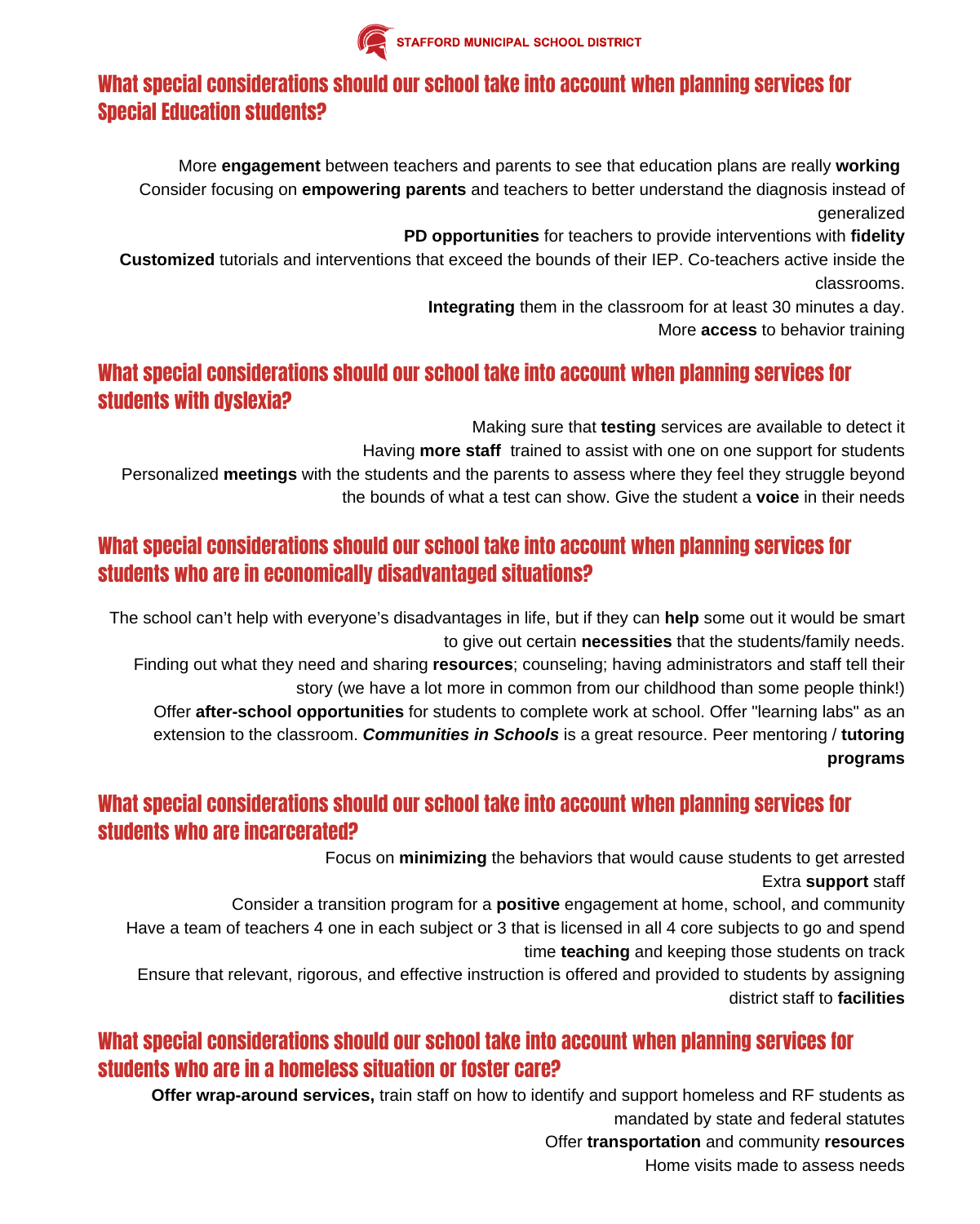

#### What special considerations should our school take into account when planning services for students who are of specific underserved races or ethnicities?

As a black student nothing. Everyone needs to be **equal,** no ethnicity or race is higher than the other. So why should any of them get special treatment? Consider having your staff **trained** to understand different races and ethnicity. **Surveys** to see what their needs are Culturally relevant **curriculum** Extra **support** staff

#### How has the COVID-19 pandemic impacted SMSD's academic progress for any student groups mentioned in questions 9-15?

Younger learners have more success **face-to-face**

Low attendance, and low grades

It's definitely delayed the progress but made it more obvious that **managing mental and emotional health should come first, and that mentorship will be increasingly effective for students who feel slighted** The students have exhibited **gaps** in their education. Students were not properly able to develop socially and emotionally due to the virtual (only) platform.

There was a lack of participation, discussion, and collaboration. Some **struggled** with reception, no microphone to participate, no camera, causing a lack of personal connection

#### Please describe how remote instruction impacted participation by any student groups mentioned in questions 9-15?

I was a virtual student and I was fine, but everything sort of shifted when those first ftf students went back. All the teachers **focused** their attention mainly on the in-person students than the virtual students Teachers should have only been allowed to either teach in person or virtual. Teachers couldn't cater to one group which **impacted** learning

A lot of students did not participate due to a **lack of support** or motivation.

Students with home support thrived, while those without were impacted negatively

Under-served and economically **disadvantaged** did not have equitable access to technology and/or **additional instructional** supports needed

#### In your opinion, how did the COVID-19 pandemic impact the social/emotional well-being of any student group and their families listed in questions 9-15?

Made it more clear how **foundationally important** it is! Great if you get your Associates's degree and know how to do algebra, but do you know how to **recognize** when you need help or when you are not feeling well? Increase in **anxiety** and depression **Financially** it was difficult for many families